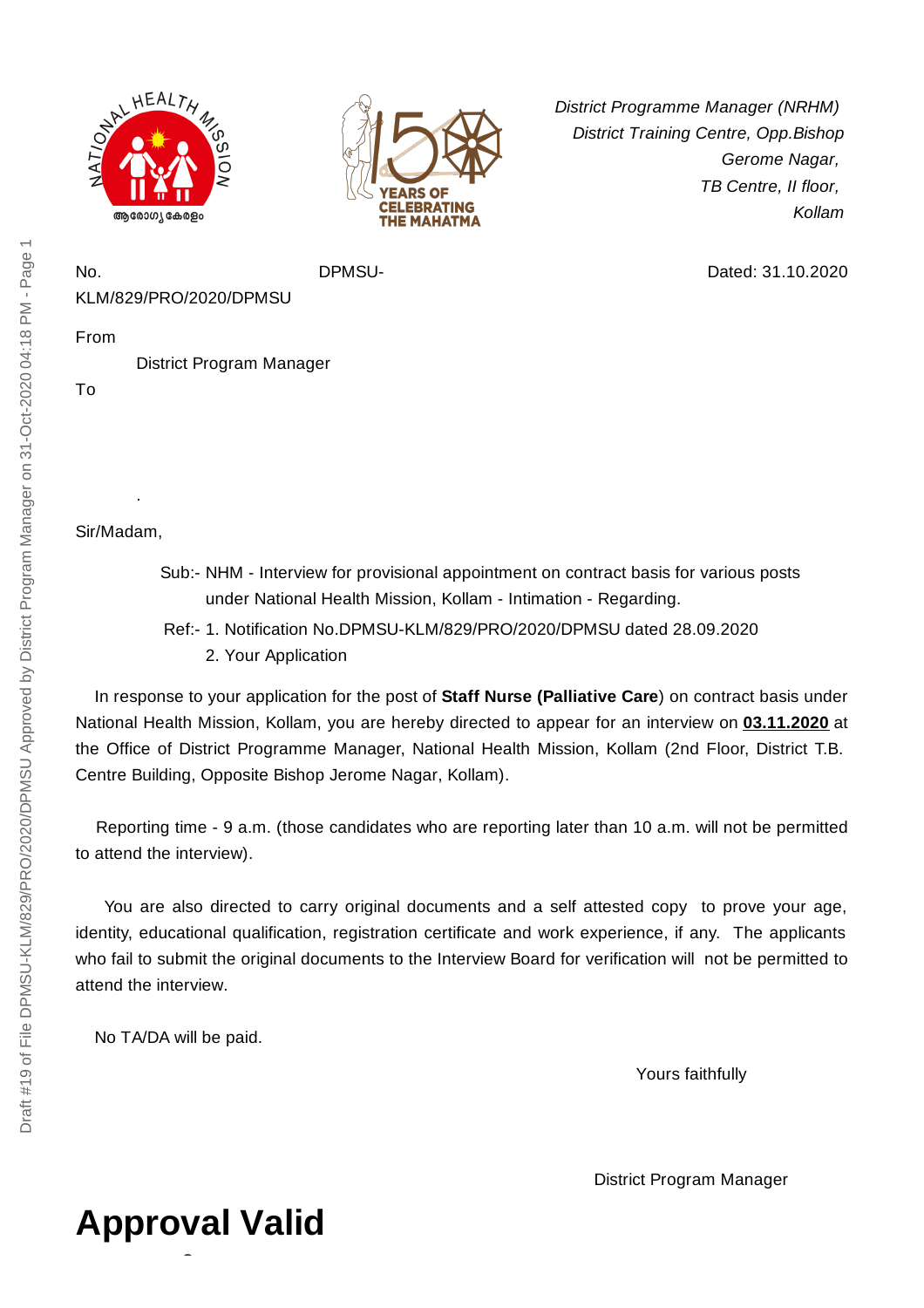Digitally Approved By Dr. Harikumar S Date: 31.10.2020 Reason: Approved

Copy to

Stock File

The document is digitally approved. Hence signature is not needed.